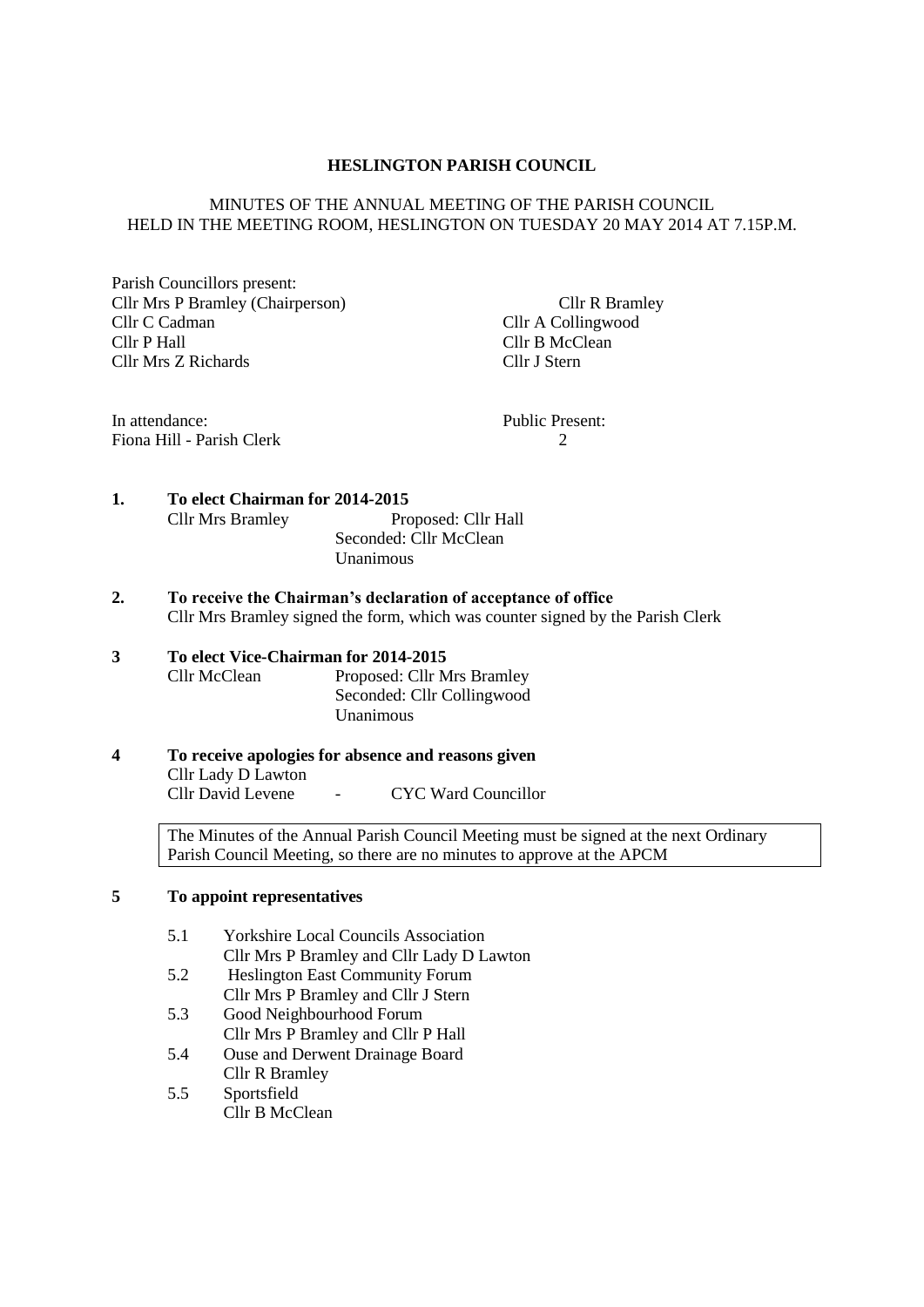- 5.6 York Environment Forum
- Cllr Lady D Lawton 5.7 Alms Houses Cllr Mrs Z Richards
- 5.8 Elvington Cllr Mrs P Bramley
- 5.9 Meeting Room Cllr C Cadman

## **6 The Parish Clerk had conducted an Annual Review on behalf of the Parish Council and can report as follows:**

## **6.1 Accounts for year ending 31 March 2014**

The Parish Councillors received copies of the Bookkeeping and Accounts prepared by the Parish Clerk to inspect, which were unanimously approved.

## **6.2 Internal Audit and External Audit**

The Audit Commission has appointed Little johns of London to act as External Auditor for Parish Councils. The Parish Clerk had completed the Annual Return and attachments, which were approved and signed by the Chairperson and Parish Clerk. Yorkshire Internal Audit Services, were booked in on Monday 02 June 2014 to conduct the Internal Audit. These arrangements were unanimously approved.

## **6.3 Salary for Parish Clerk for 2013-2014**

The 2009/2010 National Final Salary Award for Local Council Clerks is still current.

## **6.4 Training/Professional Development**

The Statement of Intent was adopted 19 June 2012 and is not currently in need of updating. The Parish Council regularly monitors the training needs of its members and employees and takes advantage of the excellent training provided by YLCA.

## **6.5 Insurance arrangements for 2014-2015**

After many years with Aon, last year the parish council moved to Zurich, due to a cheaper premium, for similar cover. Aon and Zurich continue to be the only companied offering bespoke parish council policies. Zurich is offering renewal for a slightly reduced premium from previous year. This was unanimously approved.

## **6.6 Asset Register**

The Parish Clerk has an up to date Asset Register based on the model shown in the Governance and Accountability for Local Councils Guide 2012 (England).

## **6.7 Financial Regulations**

The Parish Council adopted these on 15 May 2012 and are not currently in need of

updating.

## **6.8 Standing Orders**

The Parish Council adopted these on 17 September 2013, but these need to be updated, as YLCA have issued an updated template. The Parish Clerk will circulate a draft a.s.a.p.